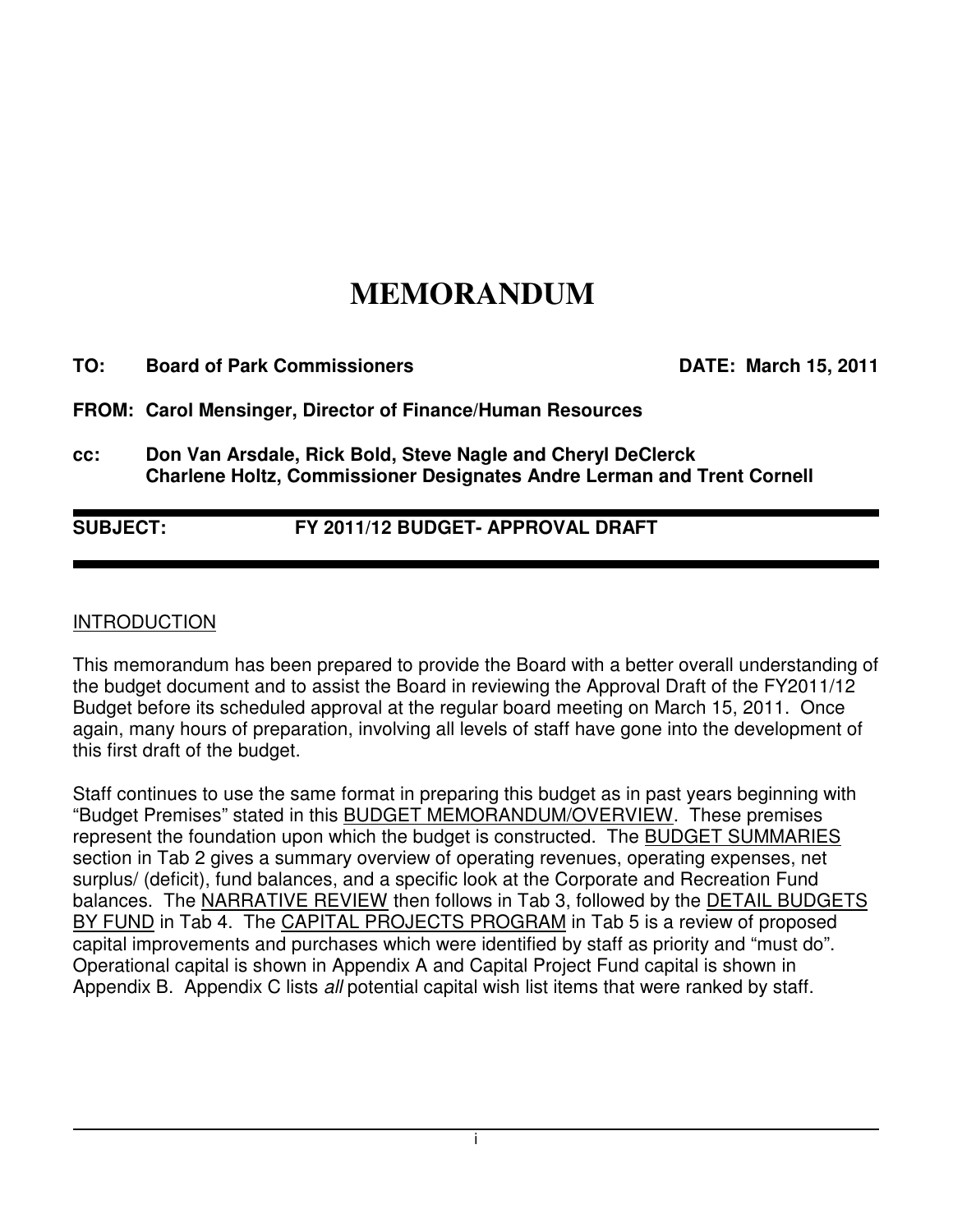## BUDGET PREMISES

The Fiscal Year 2011/12 budget and capital improvement/project program were developed based upon the following premises:

- 1. To continue to provide existing levels of service and begin to provide the residents of the Glencoe Park District with new and increased levels of service in the newly renovated Takiff Center, as well as other facilities and parks within the District.
- 2. The Park District adopted an *operating* Tax Levy Ordinance this past December in the amount of \$3,656,000 for tax year 2010 (Fiscal Year 2011/12). This operating levy represents a 4.94% increase over the previous year, and as in prior years, is intended to capture all new growth available in the midst of the tax cap. The total levy also includes \$1,240,369 in debt service for principal and interest payments on the District's two outstanding bond issues.
- 3. Strive to maintain a Board-approved level of 20% in minimum annual operating reserve fund balances within both the Corporate Fund and Recreation Fund. (Two years ago, the Board lowered minimum fund balance levels from 20% to 15% to allow additional monies to be designated toward the Community Center Renovation Project.) Staff is happy to report that the FY2011/12 budget reflects an increase in reserve levels, well above the 20% minimum.
- 4. The capital program provides for "must do" maintenance, improvements and equipment purchases. Staff recommends that the capital program include the following:
	- A. The Capital Projects Fund (65) be used to fund **\$663,025** in projects, of which **\$259,400** are carryover projects (those not completed in Fiscal Year 2010/11), **\$398,625** are new projects, and **\$5,000** as a general contingency amount.
	- B. The **Corporate Fund** be used to fund **\$131,500** in **operational** capital improvements.
	- C. The **Recreation Fund** be used to fund **\$23,950** in **operational** capital improvements.
	- D. The **Liability Fund** be used to fund **\$4,000** in **operational** safety related capital items.
- 5. This fiscal year, the Park Board authorized a 2.7% merit pool which is spread to Grade 1 (full-time) employees, excluding the Executive Director's position. (Staff's typical process for determining merit pool is based on recommendations of the Executive Service Corps of Chicago that the merit pool should be approximately 1.5% - 2% above CPI.) The County Clerk used a 2.7% CPI factor for calculation of the tax cap in tax year 2010.
- 6. Accomplish #1-5 above, in accordance with the already adopted tax levy and the Park Board's historically expressed desire of maintaining the composite tax rate at a responsible level which is reflective of the community's preparedness to support local park and recreation services.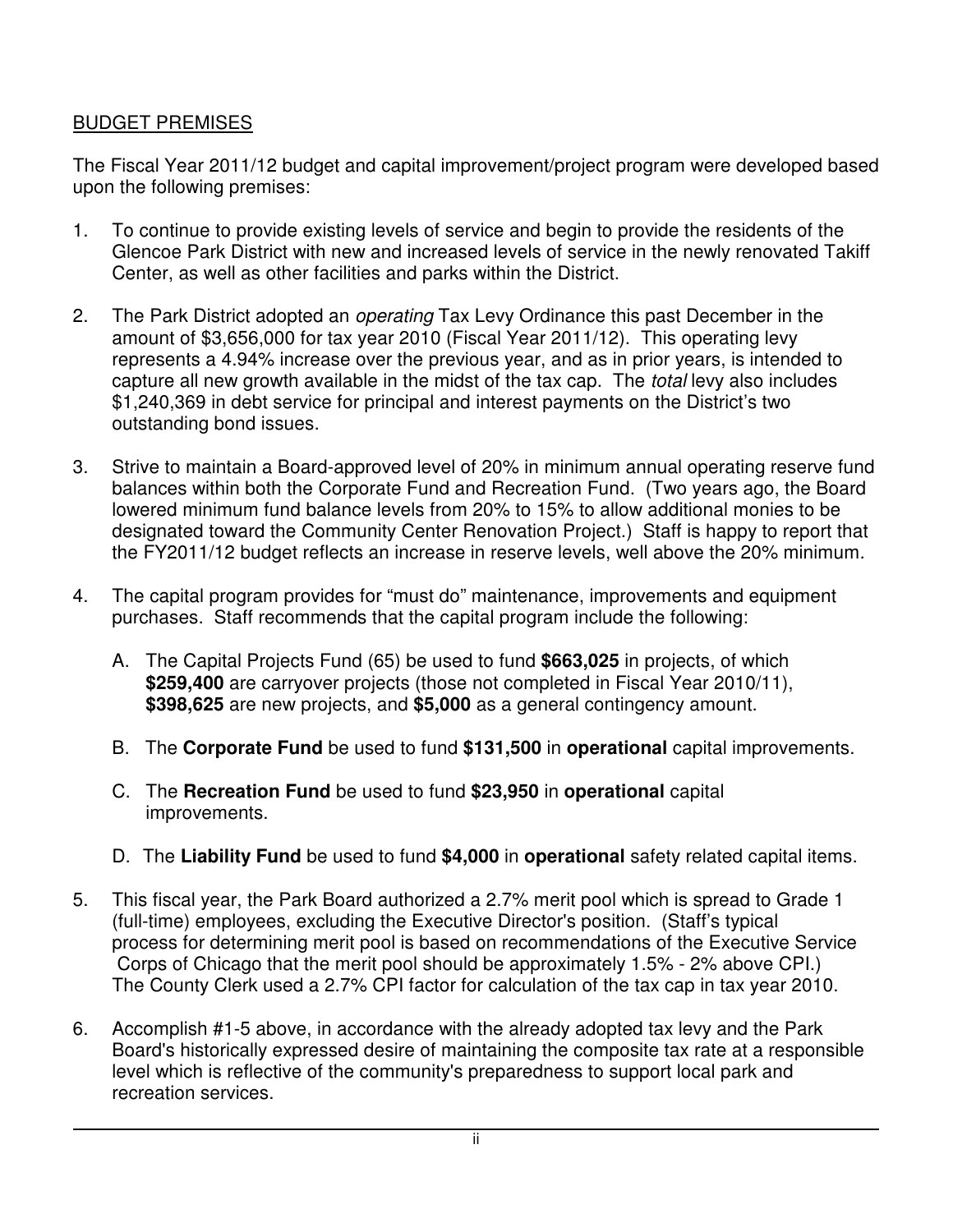### BUDGET SUMMARIES

This part provides a financial summary of all funds as related to:

| 1. Revenues | $(Table$ I) |  |
|-------------|-------------|--|
|             |             |  |

- 2. Expenditures (Table II)
- 3. Net Surplus/(Deficit) (Table III)
- 4. Fund Balances (Table IV)
- 5. Corporate and Recreation Fund Balance Summaries
- 6. Summary of Recreation Program By Program Category
- 7. Overview of Recreation Fund Budget

As of **February 28, 2011**, the projected **Designated Operating Fund Balance in the Corporate Fund** of **\$975,000** meets the reserve guideline of 20% of operating expenditures. In fact, the actual fund balance percentage is 48%.

As of **February 28, 2011** the projected **Designated Operating Fund Balance in the Recreation Fund** of **\$1,226,455** meets the reserve guideline of 20% of operating expenditures. In fact, the actual fund balance percentage is 40%.

As of **February 29, 2012**, given that budget projections are accurate, the operating fund balance in the Corporate Fund will increase considerably to approximately **\$1,320,020** (61%)**.** In the Recreation Fund, it will increase very slightly to approximately **\$1,237,582** (36%).

### CAPITAL PROJECTS PROGRAM

The capital projects/improvements included in the Fiscal Year 2011/12 budget are detailed in Section 5, and are presented in a similar format to previous years.

The five largest proposed capital projects are:

| 1. Replace Takiff Roof-1967 Section | \$110,000 |
|-------------------------------------|-----------|
| 2. Replace Takiff Roof-1928 Section | \$100,000 |
| 3. Resurface Central Tennis Courts  | \$80,000  |
| 4. Replace 1988 Beach Cleaner       | \$48,000  |
| 5. Replace 1988 Beach Tractor       | \$25,000  |
|                                     |           |

## **CONCLUSION**

The operating portions of this FY2011/12 budget were developed in keeping with past practice. In essence, most line items were adjusted from the current (Fiscal Year 2010/11) budget to reflect increased tax revenues as approved in the Tax Levy Ordinance, along with program fees, rentals, and other income. On the expense side, adjustments were made to reflect anticipated inflationary increases for utilities, supplies, and contractual services, and specified increases/ decreases in known costs, such as insurance premiums, wages and NSSRA and IMRF contributions, to name a few, were also adjusted accordingly.